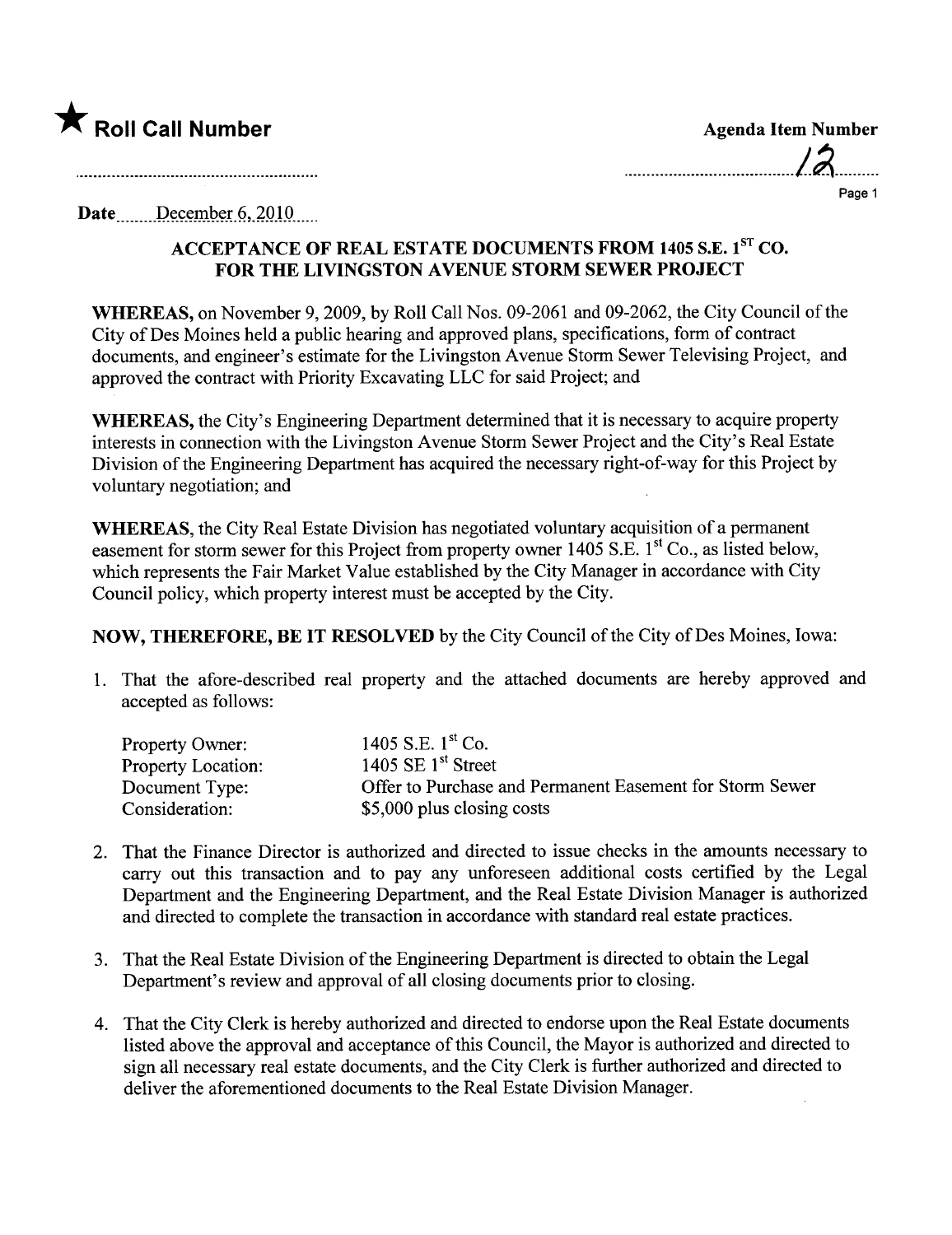|  | K Roll Call Number |  |
|--|--------------------|--|
|  |                    |  |

Agenda Item Number  $12$ Page 2

Date.......December 6, 2010.....

5. The Real Estate Division Manager is authorized and directed to complete these transactions in accordance with standard real estate practices and state law requirements.

(Council Communication No.  $\sqrt{0.22}$ )

Moved by to adopt.

APPROVED AS TO FORM: ennak

Glenna K. Frank, Assistant City Attorney

| <b>COUNCIL ACTION</b> | <b>YEAS</b> | <b>NAYS</b> | <b>PASS</b> | <b>ABSENT</b>   | <b>CERTIFICATE</b>                                                                                   |
|-----------------------|-------------|-------------|-------------|-----------------|------------------------------------------------------------------------------------------------------|
| <b>COWNIE</b>         |             |             |             |                 |                                                                                                      |
| <b>COLEMAN</b>        |             |             |             |                 | I, Diane Rauh, City Clerk of said City hereby                                                        |
| <b>GRIESS</b>         |             |             |             |                 | certify that at a meeting of the City Council of<br>said City of Des Moines, held on the above date, |
| <b>HENSLEY</b>        |             |             |             |                 | among other proceedings the above was adopted.                                                       |
| <b>MAHAFFEY</b>       |             |             |             |                 |                                                                                                      |
| <b>MEYER</b>          |             |             |             |                 | IN WITNESS WHEREOF, I have hereunto set my                                                           |
| <b>MOORE</b>          |             |             |             |                 | hand and affixed my seal the day and year first<br>above written.                                    |
| <b>TOTAL</b>          |             |             |             |                 |                                                                                                      |
| <b>MOTION CARRIED</b> |             |             |             | <b>APPROVED</b> |                                                                                                      |